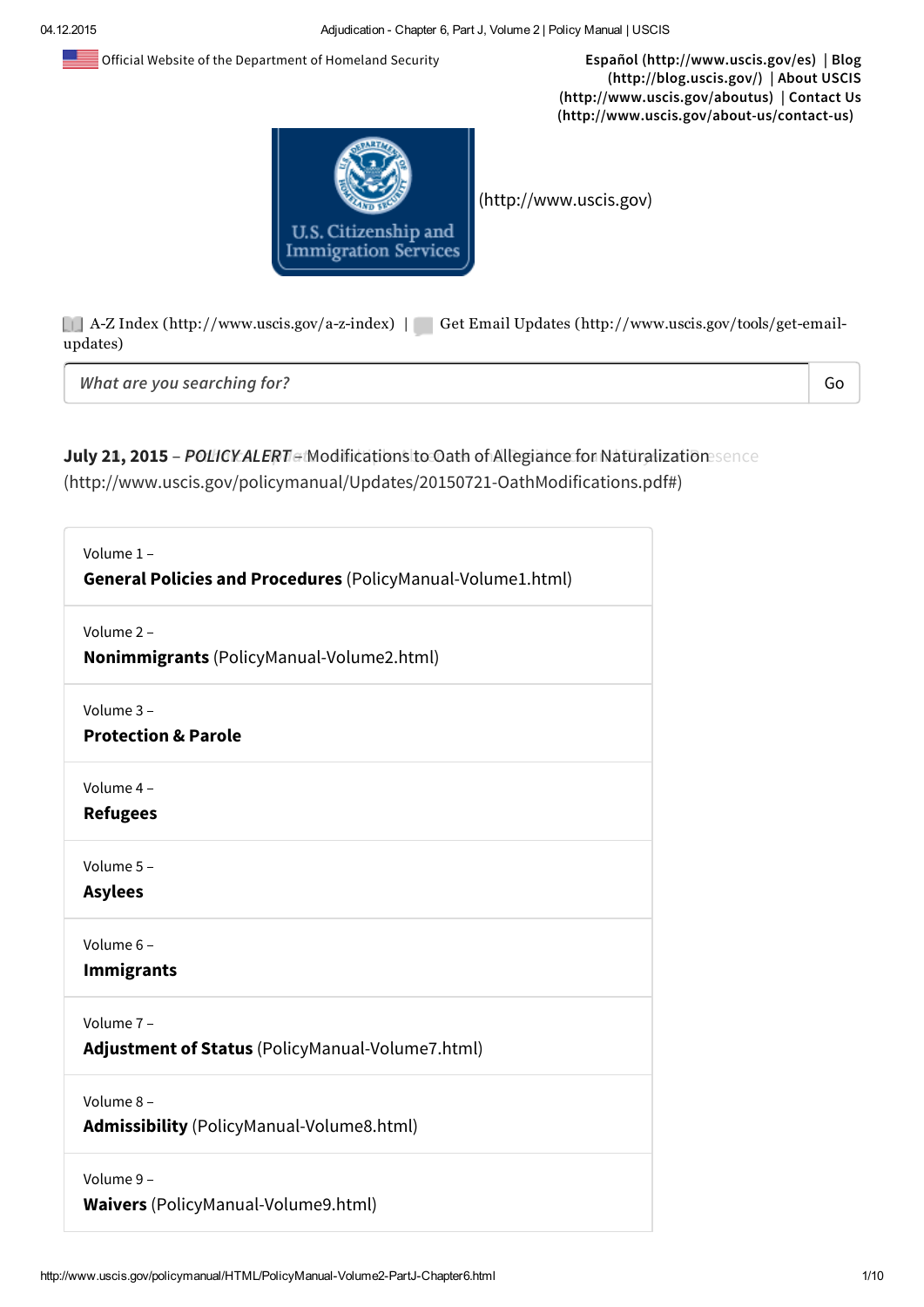Volume 10 –

#### Consent to Reapply

Volume 11 –

Travel, Employment, & Identity Documents

Volume 12 –

Citizenship & Naturalization [\(PolicyManual-Volume12.html\)](http://www.uscis.gov/policymanual/HTML/PolicyManual-Volume12.html)

Volume 2 – Nonimmigrants [\(PolicyManual-Volume2.html\)](http://www.uscis.gov/policymanual/HTML/PolicyManual-Volume2.html), Part J – Trainees (H-3) [\(PolicyManual-Volume2-PartJ.html\)](http://www.uscis.gov/policymanual/HTML/PolicyManual-Volume2-PartJ.html)

# Chapter 6 – Adjudication

← Chapter 5 [\(PolicyManual-Volume2-PartJ-Chapter5.html\)](http://www.uscis.gov/policymanual/HTML/PolicyManual-Volume2-PartJ-Chapter5.html)

Chapter 7 → [\(PolicyManual-Volume2-PartJ-Chapter7.html\)](http://www.uscis.gov/policymanual/HTML/PolicyManual-Volume2-PartJ-Chapter7.html)

Guidance Updates 1 Resources 0

## A. Adjudicative Issues

Officers must carefully review each petition for an H-3 trainee to ensure compliance with the intent of the H-3 category to train foreign nationals who will return to their home countries. Unless specifically provided otherwise, officers should apply a "preponderance of the evidence" standard when evaluating eligibility for the benefit sought. <sup>[1]</sup> The burden of proving eligibility for the benefit sought rests entirely with the petitioner. <sup>[2]</sup>

### B. Factors to Consider

#### 1. Career Abroad

The description of the training program should include a specific explanation of the position and duties for which the training will prepare the trainee. <sup>[3]</sup> The trainee must demonstrate that the proposed training will prepare the beneficiary for an existing career outside the United States.

Trainings can be to prepare the trainee for something that is new and unavailable anywhere in the trainee's country. For instance, a trainee may already be a professional in his or her own right and possess knowledge in the field of proposed training, but will be using the training to further his or her skills or career through company-specific training that a corporate organization makes available in the United States. This could include cases of mid-level and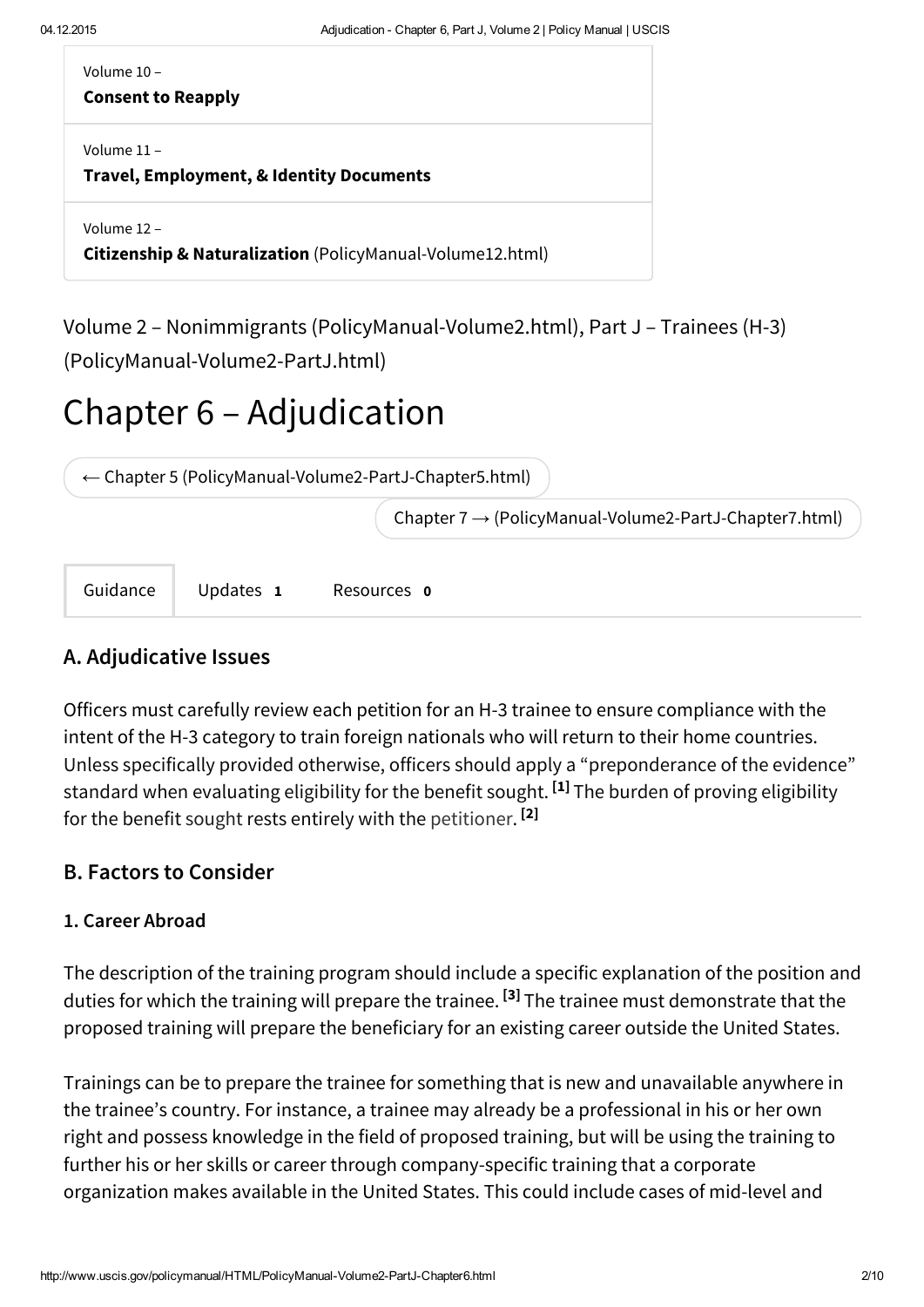senior-level employees who possess knowledge in their field, but seek to further develop their skills in the proposed field of training. <sup>[4]</sup> As always, the totality of the evidence is evaluated for each case and all other requirements must be met. <sup>[5]</sup>

Example: A U.S. company develops a new product for which training is unavailable in another country. The U.S. company may petition to train people to use that product, which will enable the trainees to train others to use the new product in their home country.

### 2. Instruction

### *Classroom-based Instruction*

In cases where the program is entirely classroom-based, officers should review the evidence to ensure that the petitioner establishes by a preponderance of the evidence that the training cannot be made available in the beneficiary's home country. <sup>[6]</sup>

If a petitioner claims that the classroom training portion of their proposed training programs will take place online, the petition must provide an explanation as to why the training cannot take place in the beneficiary's own country. Officers should also investigate whether the online training would be provided by an academic or vocational institution. <sup>[7]</sup>

### *Online Instruction*

In cases where the program is entirely online, officers must review each case and ensure that the petitioner has met their burden of proof (preponderance of the evidence) demonstrating that the training cannot be made available in the beneficiary's home country. <sup>[8]</sup>

### 3. Description of the Training Program

The petitioner must specify the type of training, the level of supervision, and the structure of the training program. <sup>[9]</sup> The petitioner should provide the officer with sufficient information to establish what the beneficiary will actually be doing, and should link the various tasks to specific skills that the beneficiary will gain by performing them.

#### *On-The-Job Training Hours*

The petitioner must specify the number of hours both supervised and unsupervised. <sup>[10]</sup> The unsupervised work should be minimal and the supervised work should always be oriented toward training.

### *Shadowing*

http://www.uscis.gov/policymanual/HTML/PolicyManual-Volume2-PartJ-Chapter6.html 3/10 There are limited circumstances where a proposed training program that consists largely or entirely of on-the-job training may be approved. Officers should carefully evaluate the totality of the evidence against a preponderance of the evidence standard, including whether a U.S.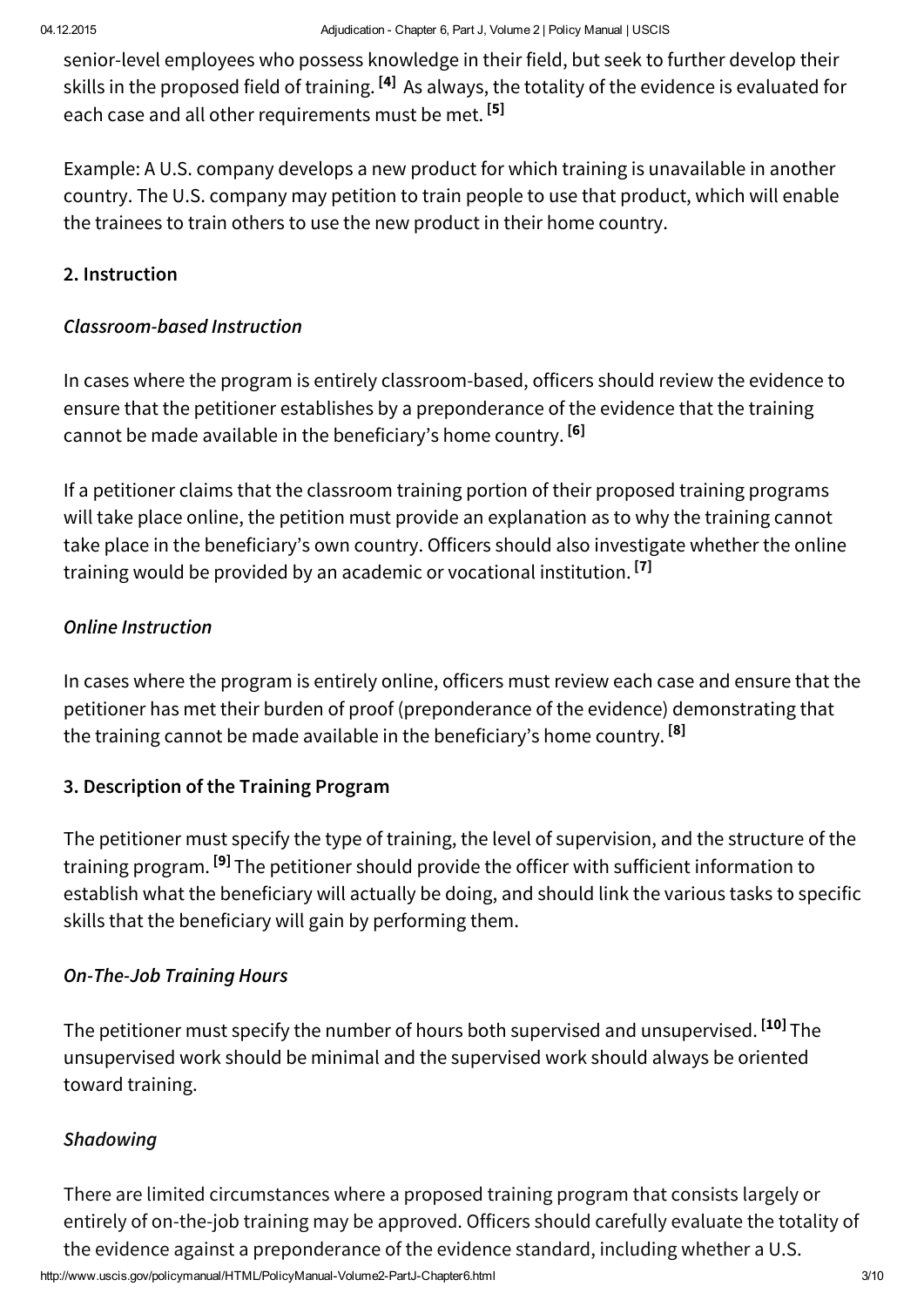worker is being displaced and if the on-the-job training would allow the trainee to be placed into a position which is in the normal operation of the business and in which U.S. citizens and legal residents are regularly employed. <sup>[11]</sup>

#### 4. Remuneration

The petitioner must indicate the source of remuneration received by the trainee, and explain any training program benefits accrued by the petitioning company. <sup>[12]</sup> Remuneration may come from any source, domestic or international. When assessing remuneration, the officer may consider whether the salary is in proportion to the training position. <sup>[13]</sup>

## 5. Placement into Normal Operation of Business [14]

Officers should consider whether the beneficiary will be placed in a position which is in the normal operations of the business, and U.S. citizens and residents are regularly employed. Factors to consider include:

• Whether training that familiarizes the beneficiary with the individual operations of the petitioning company is similar to the training that would be expected of any new employee,

• Indications that the beneficiary may remain in the United States working with the petitioner, and

• Training where the foreign national is trained alongside U.S. workers. <sup>[15]</sup>

### 6. Practical Training

Petitioners frequently assert that beneficiaries will spend a certain amount of time in "practical training." This assertion needs to be supported with a clear explanation of the type and degree of supervision that the beneficiary will receive during such periods. <sup>[16]</sup> If the officer determines that the "practical training" would actually be productive employment, then the petitioner must establish that it would be incidental to and necessary to the training. <sup>[17]</sup>

### 7. Productive Employment

The proportion of time that will be devoted to productive employment must be specified. <sup>[18]</sup> Productive employment should be minimal because the beneficiary should be training and not performing productive work that displaces U.S. citizens or legal residents. <sup>[19]</sup> A training program which devotes a significant percentage of time to productive employment should be closely scrutinized. <sup>[20]</sup>

#### 8. Substantial Training and Expertise in Field of Training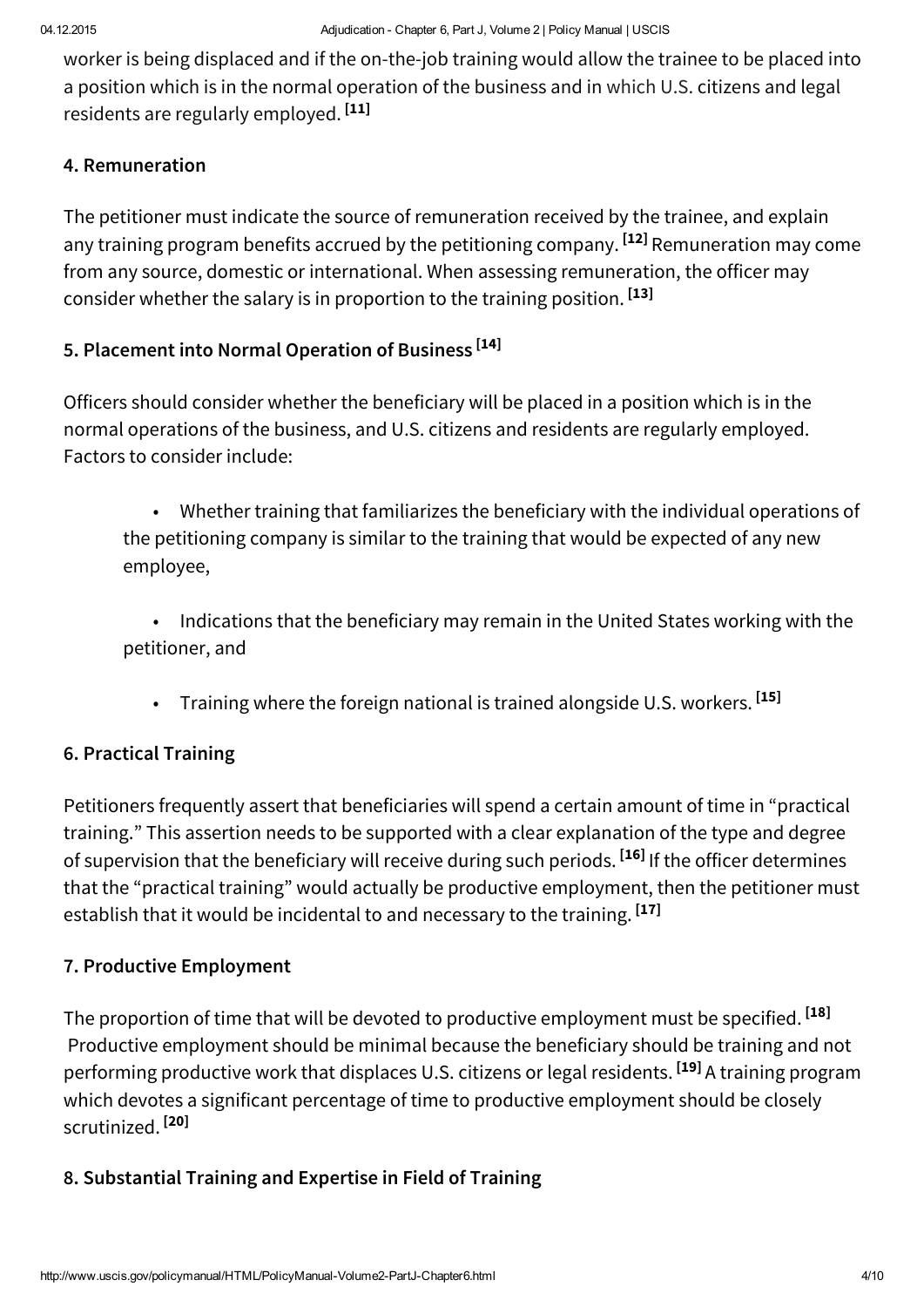In order to establish that the beneficiary does not already possess substantial training and expertise in the proposed field of training, <sup>[21]</sup> the petitioner should submit as much information regarding the beneficiary's credentials as possible. If related to the proposed H-3 training program, copies of the beneficiary's diplomas and transcripts should be submitted, including any training and education received in the United States, copies of any relevant forms (for example, Certificate of Eligibility for Nonimmigrant (F-1) Student Status-For Academic and Language Students (Form I-20), Certificate of Eligibility for Exchange Visitor (J-1) Status (Form DS-2019)). If possible, letters from prior employers detailing the beneficiary's work experience should also be submitted.

# 9. Sufficiently Trained Staff

In order to establish that it has sufficiently trained staff to provide the training specified in the petition, <sup>[22]</sup> the petitioner should provide the names and credentials of the persons who will provide the training. The petitioner should specify the amount of time each trainer will spend training the beneficiary. The petitioner should also explain how the trainers' normal responsibilities will be performed while they are training the beneficiary (this is especially important in cases involving relatively small entities, as larger percentages of their workforces will presumably be diverted in order to provide the training). <sup>[23]</sup>

# 10. Unavailability of the Training in Beneficiary's Country

The petitioner must establish that the trainee cannot obtain the training in his or her country and demonstrate why it is necessary for the trainee to be trained in the United States. <sup>[24]</sup>

# C. Approvals

If all documentary requirements have been met and the petition appears approvable, officers should endorse the action block on the petition. The approval period should coincide with the period of training requested by the petitioner, but only up to 2 years for trainees and up to 18 months for special education training program participants. [25]

When approving a special education training program participant, officers need to enter H-3B in CLAIMS and annotate H-3B on the petition. Because of the numerical limitations applicable to the H-3 Special Education Exchange Visitor category, officers must contact the USCIS Service Center Operations office to obtain authorization before approving an H-3 Special Education Exchange Visitor petition. The number assigned should be recorded on the front of the petition in the "Remarks" section. The approved petition should also be annotated "Approved Pursuant to Sec. 223 of Pub. L. 101-649."

# D. Denials

If documentary requirements have not been met and the petition is not approvable, officers should prepare and issue a notice of denial and advise the petitioner of the right of appeal to the Administrative Appeals Office.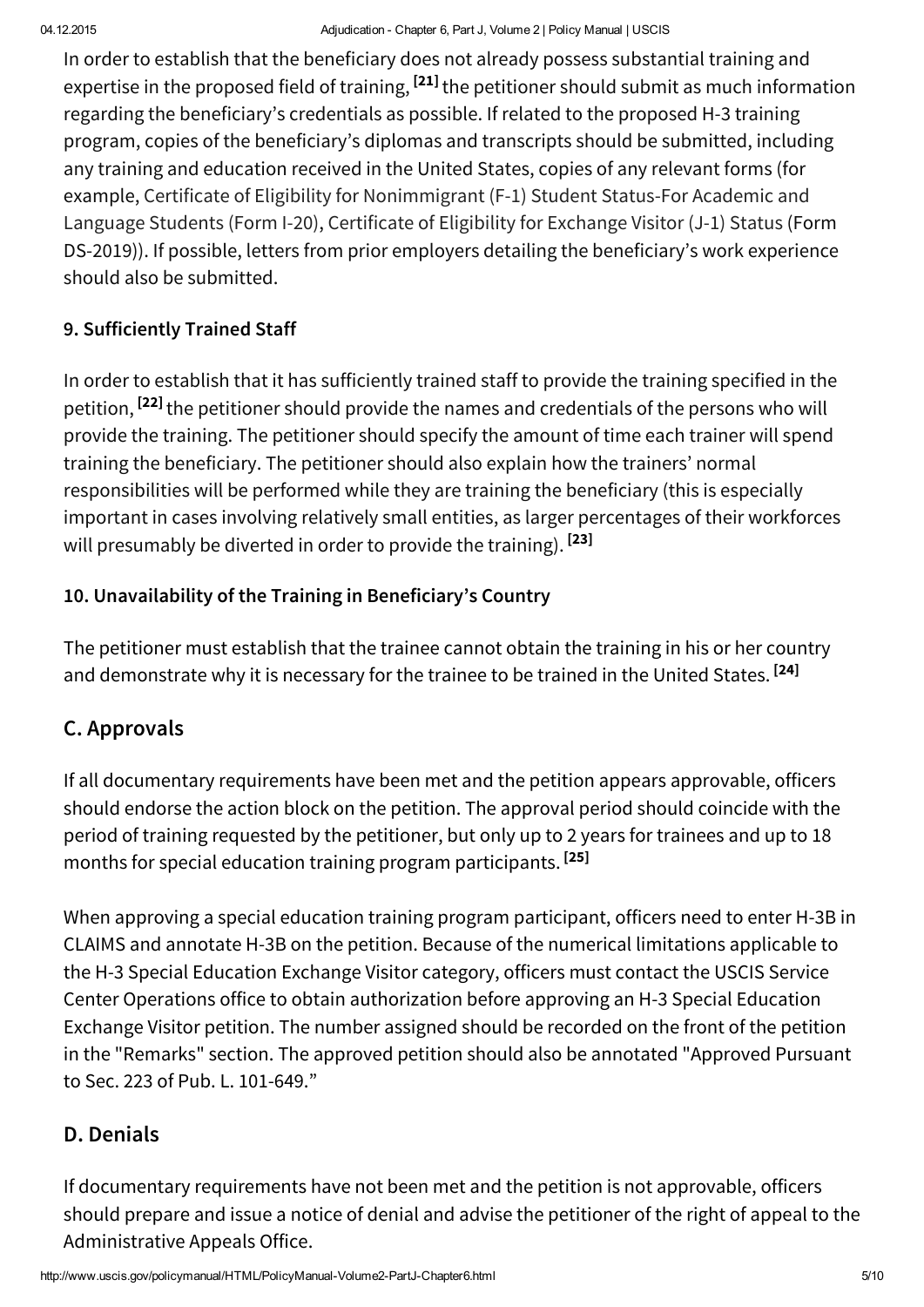# E. Transmittal of Petitions

USCIS sends all approved petitions to the Kentucky Consular Center (KCC). The KCC scans and uploads the documentation into the Consular Consolidated Database (CCD). <sup>[26]</sup> Consular officers and Customs and Border Protection officers have access to the CCD to verify and review documents.

# Footnotes

- See *U.S. v. Cardozo-Fonseca* [\(http://www.uscis.gov/ilink/docView/INT/HTML/INT/0-0-0-65/0-0-0-](http://www.uscis.gov/ilink/docView/INT/HTML/INT/0-0-0-65/0-0-0-3661.html) 3661.html), 480 U.S. 421 (1987) (defining "more likely than not" as a greater than 50 percent probability of something occurring). See *Matter of Chawathe*, 25 I&N Dec. 369, 376 (AAO 2010) (citing *Matter of E-M*, 20 I&N Dec. 77, 79-80 (Comm. 1989)).  $1. [^{\wedge}]$
- See *Matter of Brantigan,* 11 I&N Dec. 493 (BIA 1966).  $2. [^{\wedge}]$
- Generalized assertions that the proposed training will expand the trainee's skill set or make him or her more desirable to prospective employers are usually not sufficient to demonstrate the proposed training will prepare the beneficiary for an existing career abroad. See 8 CFR 214.2(h)(7)(iii) [\(http://www.uscis.gov/ilink/docView/SLB/HTML/SLB/0-0-0-1/0-0-0-11261/0-0-0-](http://www.uscis.gov/ilink/docView/SLB/HTML/SLB/0-0-0-1/0-0-0-11261/0-0-0-17197/0-0-0-18003.html#0-0-0-9217) 17197/0-0-0-18003.html#0-0-0-9217).  $3. [^{\wedge}]$
- Even if a new employee or current employee possesses knowledge in the proposed field of training, he or she could be considered a trainee if the company or organization decides he or she needs the training, so long as all other requirements are met (for example, so long as beneficiary does not possess substantial training and expertise in the proposed field of training). 4.  $[^{\wedge}]$
- Although 8 CFR 214.2(h)(7)(iii)(C) [\(http://www.uscis.gov/ilink/docView/SLB/HTML/SLB/0-0-0-1/0-0-0-](http://www.uscis.gov/ilink/docView/SLB/HTML/SLB/0-0-0-1/0-0-0-11261/0-0-0-17197/0-0-0-18003.html#0-0-0-9217) 11261/0-0-0-17197/0-0-0-18003.html#0-0-0-9217) states that a training program may not be approved if it is on behalf of a beneficiary who already possesses substantial training and expertise in the proposed field of training, this provision does not automatically prohibit professionals from participating in a training program. It remains the petitioner's burden to demonstrate by a preponderance of the evidence that the training program is approvable. 5.  $[^{\wedge}]$
- See 8 CFR 214.2(h)(7)(ii)(A)(1) [\(http://www.uscis.gov/ilink/docView/SLB/HTML/SLB/0-0-0-1/0-0-0-](http://www.uscis.gov/ilink/docView/SLB/HTML/SLB/0-0-0-1/0-0-0-11261/0-0-0-17197/0-0-0-18547.html#0-0-0-13511) 11261/0-0-0-17197/0-0-0-18547.html#0-0-0-13511).  $6. [^{\wedge}]$
- See 8 CFR 214.2(h)(1)(ii)(E)(1) [\(http://www.uscis.gov/ilink/docView/SLB/HTML/SLB/0-0-0-1/0-0-0-](http://www.uscis.gov/ilink/docView/SLB/HTML/SLB/0-0-0-1/0-0-0-11261/0-0-0-17197/0-0-0-18003.html#0-0-0-13253) 11261/0-0-0-17197/0-0-0-18003.html#0-0-0-13253). 7. [^]
- If the petitioner does not meet the burden of demonstrating that the online training cannot be made available in the beneficiary's home country, officers may consider issuing a Request for Evidence (RFE).  $8. [^{\wedge}]$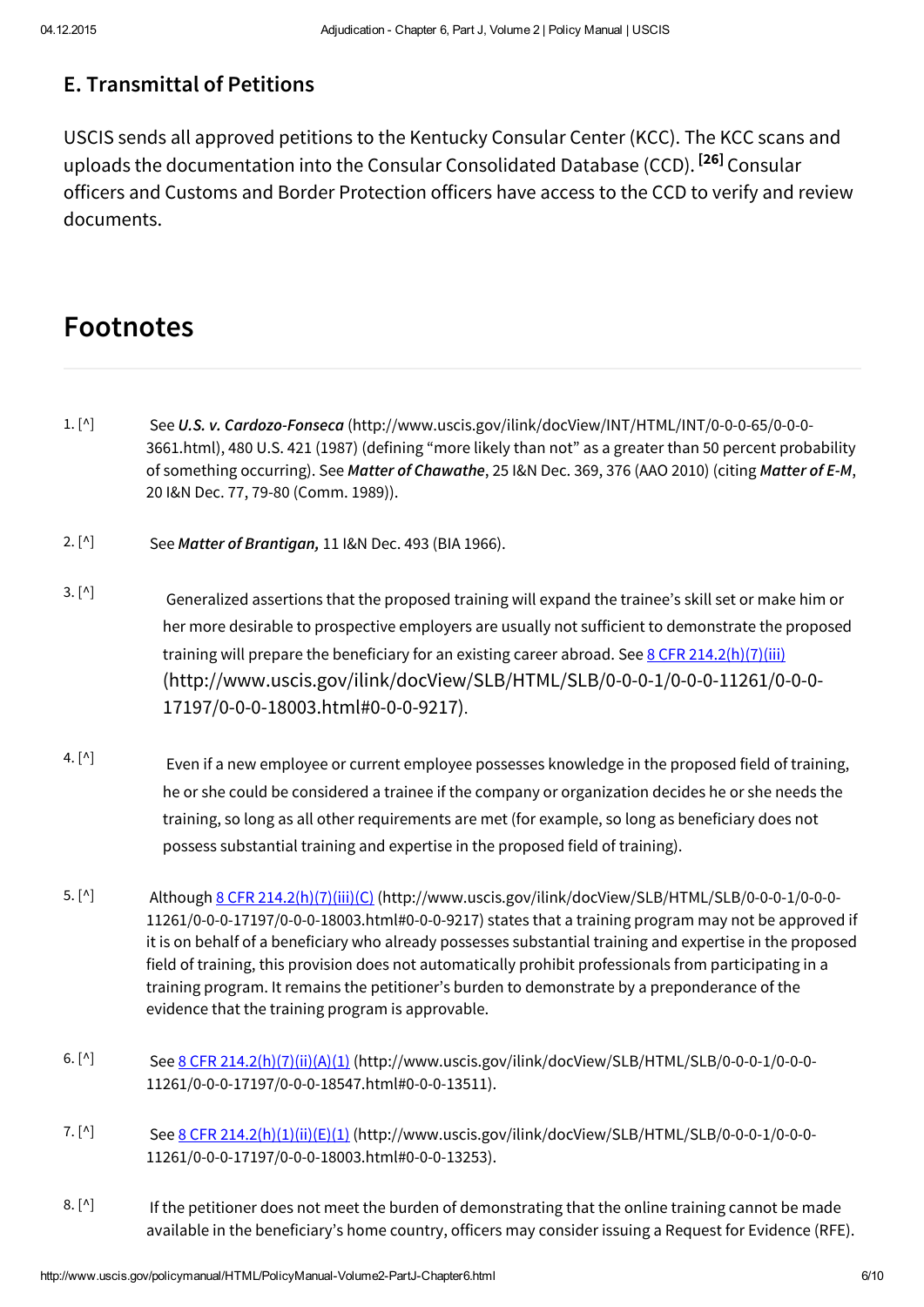- See 8 CFR 214.2(h)(7)(ii)(B)(1) (http://www.uscis.gov/ilink/docView/SLB/HTML/SLB/0-0- [0-1/0-0-0-11261/0-0-0-17197/0-0-0-18003.html#0-0-0-9217\)](http://www.uscis.gov/ilink/docView/SLB/HTML/SLB/0-0-0-1/0-0-0-11261/0-0-0-17197/0-0-0-18003.html#0-0-0-9217). See *Matter of Miyazaki Travel Agency, Inc.,* 10 I&N Dec. 644 (Reg. Comm. 1964) (denying petition for a trainee where the training program was deemed "unrealistic"). See *Matter of Masauyama*, 11 I&N Dec. 157 (Reg. Comm. 1965) (noting that the statute contemplates the training of an person rather than giving him further experience by day-to-day application of his skills). 9. [^]
- See 8 CFR 214.2(h)(7)(ii)(B)(3) [\(http://www.uscis.gov/ilink/docView/SLB/HTML/SLB/0-0-0-1/0-0-0-](http://www.uscis.gov/ilink/docView/SLB/HTML/SLB/0-0-0-1/0-0-0-11261/0-0-0-17197/0-0-0-18547.html#0-0-0-13513) 11261/0-0-0-17197/0-0-0-18547.html#0-0-0-13513). See *Matter of Frigon*, 18 I&N Dec. 164, 166 (court noting that the number of hours devoted to on-the-job training without supervision is one of the factors to be considered). 10.  $[^{\wedge}]$
- See *Matter of St. Pierre*, 18 I&N Dec. 308 (Reg. Comm. 1982) (holding that even though training will consist primarily of on-the-job training, the subject matter by its very nature can only be learned in that setting and since the beneficiary will not receive any payment from the petitioner, and will merely be observing field tests and not actively conducting them, he will not be engaging in productive employment which would displace a resident worker).  $11. [^{\wedge}]$
- See 8 CFR 214.2(h)(7)(ii)(B)(6) (http://www.uscis.gov/ilink/docView/SLB/HTML/SLB/0-0- [0-1/0-0-0-11261/0-0-0-17197/0-0-0-18547.html#0-0-0-13513\)](http://www.uscis.gov/ilink/docView/SLB/HTML/SLB/0-0-0-1/0-0-0-11261/0-0-0-17197/0-0-0-18547.html#0-0-0-13513). See *Matter of International Transportation Company*, 12 I&N Dec. 389 (Reg. Comm. 1967) (even though training will be 75% onthe-job training, any "productive gain" received by the company from such work will be "offset by the time spent by employees in the training of the beneficiary"). 12.  $[^{\wedge}]$
- See *Matter of Kraus Periodicals, Inc.*, 11 I&N Dec. 63 (Reg. Comm. 1964) (H-3 petition was denied where the petitioner failed to set forth a training program, the specific position, duties, or skills in which the beneficiary is to be trained, and where the substantial salary the beneficiary would have received suggested that the training position was productive employment which may displace a U.S. citizen). See 8 CFR 214.2(h)(7)(ii)(B)(6) [\(http://www.uscis.gov/ilink/docView/SLB/HTML/SLB/0-0-0-1/0-0-0-](http://www.uscis.gov/ilink/docView/SLB/HTML/SLB/0-0-0-1/0-0-0-11261/0-0-0-17197/0-0-0-18547.html#0-0-0-13513) 11261/0-0-0-17197/0-0-0-18547.html#0-0-0-13513). 13.  $[^{\wedge}]$
- See 8 CFR 214.2(h)(7)(ii)(A)(3) [\(http://www.uscis.gov/ilink/docView/SLB/HTML/SLB/0-0-0-1/0-0-0-](http://www.uscis.gov/ilink/docView/SLB/HTML/SLB/0-0-0-1/0-0-0-11261/0-0-0-17197/0-0-0-18547.html#0-0-0-13511) 11261/0-0-0-17197/0-0-0-18547.html#0-0-0-13511) and 8 CFR 214.2(h)(7)(iii)(F) [\(http://www.uscis.gov/ilink/docView/SLB/HTML/SLB/0-0-0-1/0-0-0-11261/0-0-0-17197/0-0-0-](http://www.uscis.gov/ilink/docView/SLB/HTML/SLB/0-0-0-1/0-0-0-11261/0-0-0-17197/0-0-0-18547.html#0-0-0-13507) 18547.html#0-0-0-13507). 14.  $\lceil$ <sup>^</sup> $\rceil$
- See *Matter of Glencoe Press*, 11 I&N Dec. 764, 766 (Reg. Comm. 1966). 15. [^]
- See 8 CFR 214.2(h)(7)(ii)(B)(1) [\(http://www.uscis.gov/ilink/docView/SLB/HTML/SLB/0-0-0-1/0-0-0-](http://www.uscis.gov/ilink/docView/SLB/HTML/SLB/0-0-0-1/0-0-0-11261/0-0-0-17197/0-0-0-18547.html#0-0-0-13513) 11261/0-0-0-17197/0-0-0-18547.html#0-0-0-13513) and 8 CFR 214.2(h)(7)(ii)(B)(2) [\(http://www.uscis.gov/ilink/docView/SLB/HTML/SLB/0-0-0-1/0-0-0-11261/0-0-0-17197/0-0-0-](http://www.uscis.gov/ilink/docView/SLB/HTML/SLB/0-0-0-1/0-0-0-11261/0-0-0-17197/0-0-0-18547.html#0-0-0-13513) 18547.html#0-0-0-13513). 16. [^]
- See 8 CFR 214.2(h)(7)(ii)(A)(3) [\(http://www.uscis.gov/ilink/docView/SLB/HTML/SLB/0-0-0-1/0-0-0-](http://www.uscis.gov/ilink/docView/SLB/HTML/SLB/0-0-0-1/0-0-0-11261/0-0-0-17197/0-0-0-18547.html#0-0-0-13511) 11261/0-0-0-17197/0-0-0-18547.html#0-0-0-13511) and 8 CFR 214.2(h)(7)(iii)(E) [\(http://www.uscis.gov/ilink/docView/SLB/HTML/SLB/0-0-0-1/0-0-0-11261/0-0-0-17197/0-0-0-](http://www.uscis.gov/ilink/docView/SLB/HTML/SLB/0-0-0-1/0-0-0-11261/0-0-0-17197/0-0-0-18547.html#0-0-0-13507) 18547.html#0-0-0-13507).  $17. [^{\wedge}]$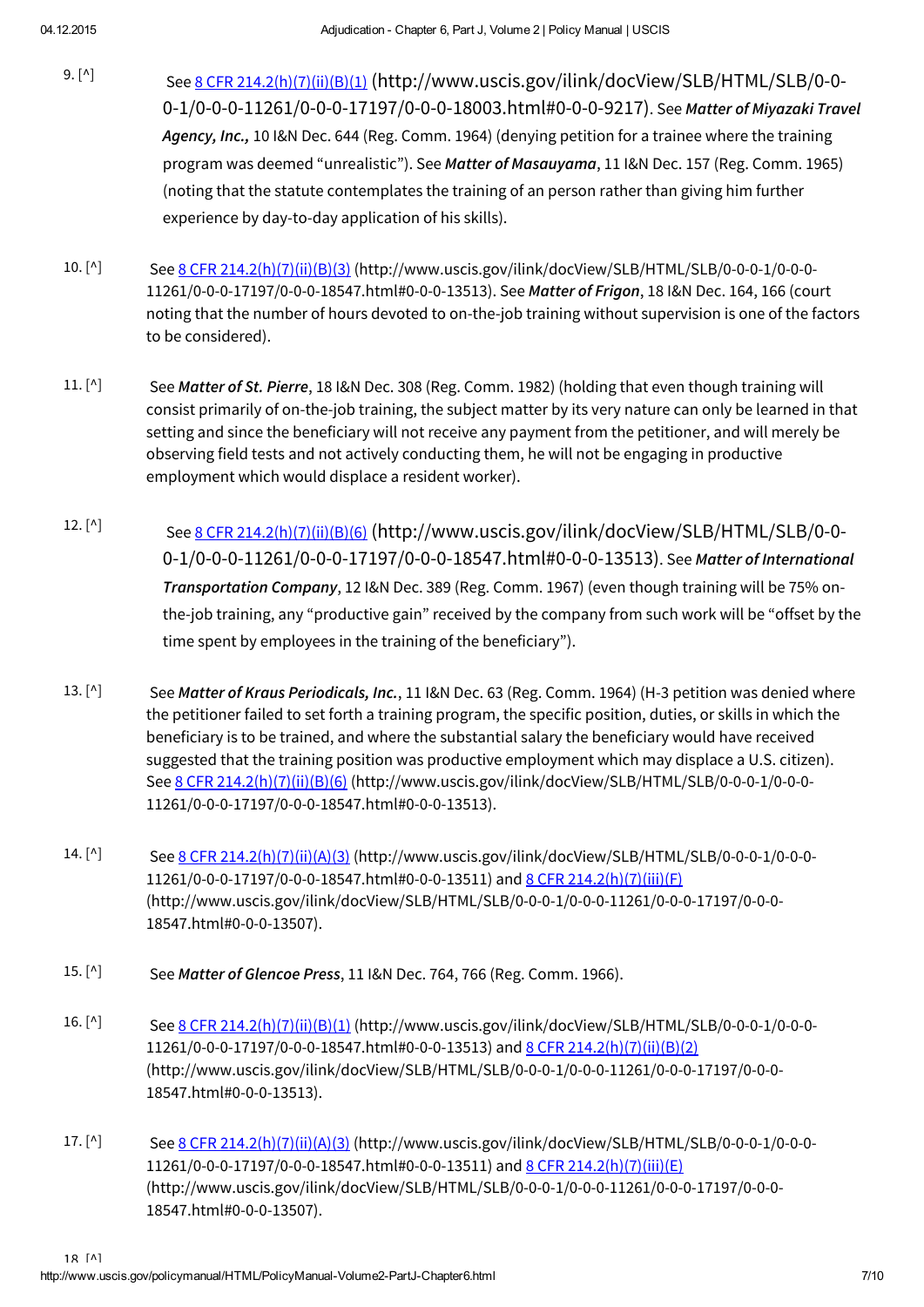$19.11$ 

- If the job description and the proffered wage seem suspect, the officer may request more specific information from the petitioner as described in 8 CFR 214.2(h)(7)(ii)(B) [\(http://www.uscis.gov/ilink/docView/SLB/HTML/SLB/0-0-0-1/0-0-0-11261/0-0-0-17197/0-0-0-](http://www.uscis.gov/ilink/docView/SLB/HTML/SLB/0-0-0-1/0-0-0-11261/0-0-0-17197/0-0-0-18547.html#0-0-0-13513) 18547.html#0-0-0-13513).
- See 8 CFR 214.2(h)(7)(ii)(B)(2) [\(http://www.uscis.gov/ilink/docView/SLB/HTML/SLB/0-0-0-1/0-0-0-](http://www.uscis.gov/ilink/docView/SLB/HTML/SLB/0-0-0-1/0-0-0-11261/0-0-0-17197/0-0-0-18547.html#0-0-0-13513) 11261/0-0-0-17197/0-0-0-18547.html#0-0-0-13513) and 8 CFR 214.2(h)(7)(iii)(E) [\(http://www.uscis.gov/ilink/docView/SLB/HTML/SLB/0-0-0-1/0-0-0-11261/0-0-0-17197/0-0-0-](http://www.uscis.gov/ilink/docView/SLB/HTML/SLB/0-0-0-1/0-0-0-11261/0-0-0-17197/0-0-0-18547.html#0-0-0-13507) 18547.html#0-0-0-13507). 19. [^]

The regulations prohibit the approval of a petition involving a training program that will result in productive employment beyond that which is incidental and necessary to the training. See 8 CFR 214.2(h)(7)(iii)(E) [\(http://www.uscis.gov/ilink/docView/SLB/HTML/SLB/0-0-0-1/0-0-0-11261/0-0-0-](http://www.uscis.gov/ilink/docView/SLB/HTML/SLB/0-0-0-1/0-0-0-11261/0-0-0-17197/0-0-0-18547.html#0-0-0-13507) 17197/0-0-0-18547.html#0-0-0-13507). Further, a significant percentage of time devoted to productive employment indicates that the beneficiary may be placed in a position which is in the normal operation of the business and in which U.S. workers are regularly employed. See  $8$  CFR 214.2(h)(7)(ii)(A)(3) [\(http://www.uscis.gov/ilink/docView/SLB/HTML/SLB/0-0-0-1/0-0-0-11261/0-0-0-17197/0-0-0-](http://www.uscis.gov/ilink/docView/SLB/HTML/SLB/0-0-0-1/0-0-0-11261/0-0-0-17197/0-0-0-18547.html#0-0-0-13507) 18547.html#0-0-0-13507), 8 CFR 214.2(h)(7)(iii)(E) 20.  $[^{\wedge}]$ 

[\(http://www.uscis.gov/ilink/docView/SLB/HTML/SLB/0-0-0-1/0-0-0-11261/0-0-0-17197/0-0-0-](http://www.uscis.gov/ilink/docView/SLB/HTML/SLB/0-0-0-1/0-0-0-11261/0-0-0-17197/0-0-0-18547.html#0-0-0-13507) 18547.html#0-0-0-13507), and 8 CFR 214.2(h)(7)(ii)(F)

[\(http://www.uscis.gov/ilink/docView/SLB/HTML/SLB/0-0-0-1/0-0-0-11261/0-0-0-17197/0-0-0-](http://www.uscis.gov/ilink/docView/SLB/HTML/SLB/0-0-0-1/0-0-0-11261/0-0-0-17197/0-0-0-18547.html#0-0-0-13511) 18547.html#0-0-0-13511). See *Matter of Miyazaki Travel Agency, Inc.*, 11 I&N Dec. 424, 425 (Reg. Comm. 1964) ("An industrial trainee shall not be permitted to engage in productive employment if such employment will displace a United States resident"). See *Matter of Sasano*, 11 I&N Dec. 363, 364 (Reg. Comm. 1965) ("[I]t is concluded [that] the beneficiary would be involved in full-time productive employment and that any training received would be incidental thereto"). See *Matter of St. Pierre*, 18 I&N Dec. 308, 310 (Reg. Comm. 1982) ("The petitioner has established that the beneficiary will not be engaged in productive employment that might displace a resident worker").

- See 8 CFR 214.2(h)(7)(iii)(C) [\(http://www.uscis.gov/ilink/docView/SLB/HTML/SLB/0-0-0-1/0-0-0-](http://www.uscis.gov/ilink/docView/SLB/HTML/SLB/0-0-0-1/0-0-0-11261/0-0-0-17197/0-0-0-18547.html#0-0-0-13507) 11261/0-0-0-17197/0-0-0-18547.html#0-0-0-13507). See *Matter of Masauyama*, 11 I&N Dec. 157, 158 (Reg. Comm. 1965) ("It is conceded that practical day-to-day experience will increase proficiency in any line of endeavor. However, the statute involved here is one that contemplates the training of an person rather than giving him further experience by day-to-day application of his skills"). See *Matter of Koyama*, 11 I&N Dec. 424, 425 (Reg. Comm. 1965) ("While it is conceded that practical experience will increase a person's efficiency in any line of endeavor, the intent of the statute involved here is to train rather than to gain experience").  $21. [^{\wedge}]$
- See 8 CFR 214.2(h)(7)(iii)(G) [\(http://www.uscis.gov/ilink/docView/SLB/HTML/SLB/0-0-0-1/0-0-0-](http://www.uscis.gov/ilink/docView/SLB/HTML/SLB/0-0-0-1/0-0-0-11261/0-0-0-17197/0-0-0-18547.html#0-0-0-13507) 11261/0-0-0-17197/0-0-0-18547.html#0-0-0-13507).  $22. [^{\wedge}]$
- There are, of course, situations where allocation of a significant percentage of the company's resources to train a single person would be reasonable and credible. As noted above, the regulation at  $8$  CFR 214.2(h)(7)(ii)(B)(6) [\(http://www.uscis.gov/ilink/docView/SLB/HTML/SLB/0-0-0-1/0-0-0-11261/0-0-0-](http://www.uscis.gov/ilink/docView/SLB/HTML/SLB/0-0-0-1/0-0-0-11261/0-0-0-17197/0-0-0-18547.html#0-0-0-13513) 17197/0-0-0-18547.html#0-0-0-13513) requires the petitioner to describe "any benefit that will accrue to [it] for providing the training."  $23. [^{\wedge}]$
- See 8 CFR 214.2(h)(7)(ii)(B)(5) (http://www.uscis.gov/ilink/docView/SLB/HTML/SLB/0-0- [0-1/0-0-0-11261/0-0-0-17197/0-0-0-18547.html#0-0-0-13513\)](http://www.uscis.gov/ilink/docView/SLB/HTML/SLB/0-0-0-1/0-0-0-11261/0-0-0-17197/0-0-0-18547.html#0-0-0-13513). See *Matter of Treasure Craft of California,* 14 I&N Dec. 190 (Reg. Comm. 1972) (rejecting petitioner's argument that he only needs to go on record as stating that training is not available outside the United States). 24. [^]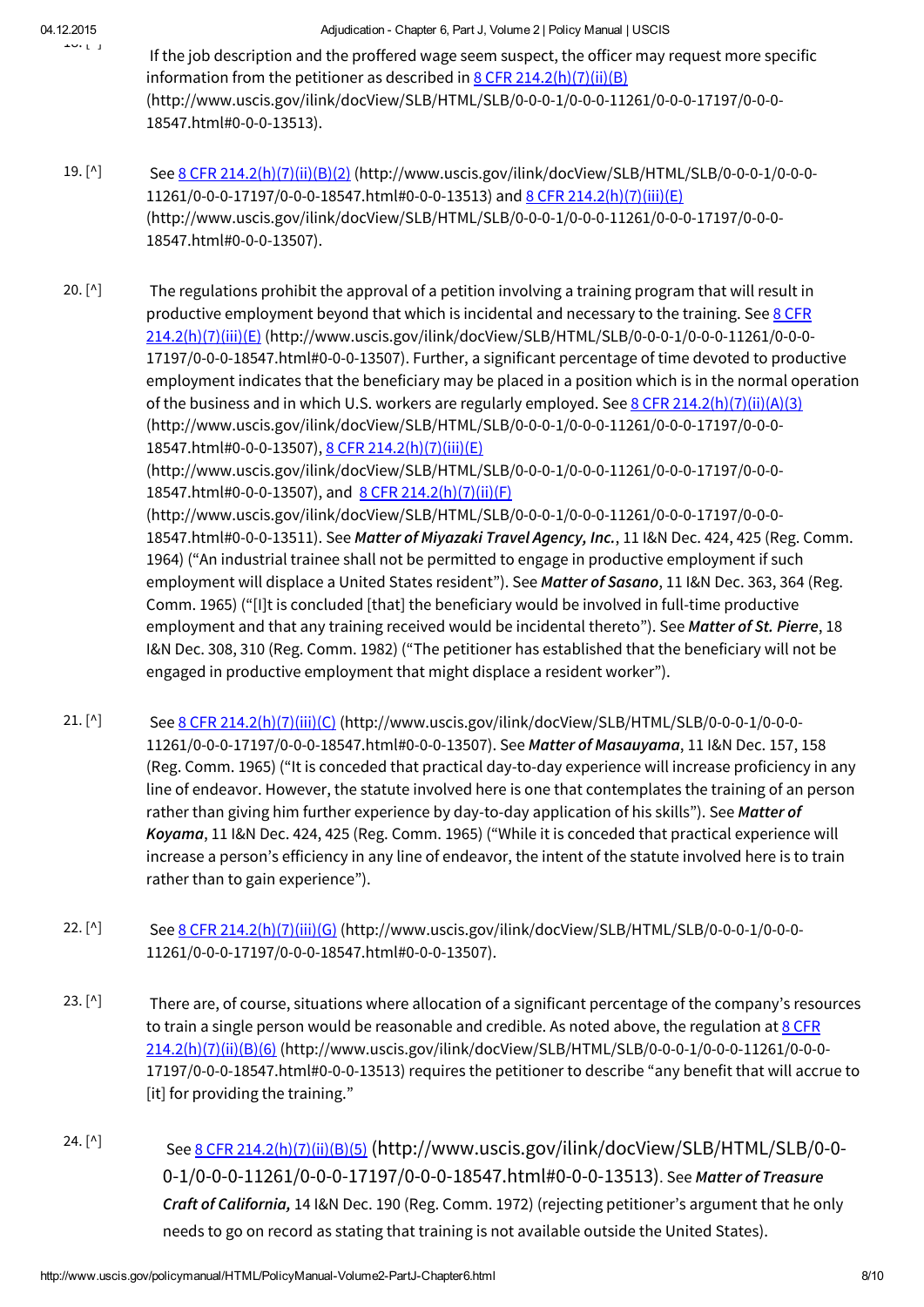- See 8 CFR 214.2(h)(9)(iii)(C) [\(http://www.uscis.gov/ilink/docView/SLB/HTML/SLB/0-0-0-1/0-0-0-](http://www.uscis.gov/ilink/docView/SLB/HTML/SLB/0-0-0-1/0-0-0-11261/0-0-0-17197/0-0-0-18547.html#0-0-0-13549) 11261/0-0-0-17197/0-0-0-18547.html#0-0-0-13549) and 8 CFR 214.2(h)(13)(v) [\(http://www.uscis.gov/ilink/docView/SLB/HTML/SLB/0-0-0-1/0-0-0-11261/0-0-0-17197/0-0-0-](http://www.uscis.gov/ilink/docView/SLB/HTML/SLB/0-0-0-1/0-0-0-11261/0-0-0-17197/0-0-0-18684.html#0-0-0-13575) 18684.html#0-0-0-13575).  $25.$  [^]
- See 9 FAM 41.53 PN3 [\(http://www.state.gov/documents/organization/87227.pdf\).](http://www.state.gov/documents/organization/87227.pdf)  $26. [^{\wedge}]$

#### Current as of November 10, 2015



#### TOPICS

Adoption [\(http://www.uscis.gov/adoption\)](http://www.uscis.gov/adoption)

Appeals [\(http://www.uscis.gov/about-us/directorates-and-program-offices/administrative-appeals-office-](http://www.uscis.gov/about-us/directorates-and-program-offices/administrative-appeals-office-aao/administrative-appeals-office-aao)

aao/administrative-appeals-office-aao)

Archive [\(http://www.uscis.gov/archive\)](http://www.uscis.gov/archive)

Avoid Scams [\(http://www.uscis.gov/avoid-scams\)](http://www.uscis.gov/avoid-scams)

Citizenship [\(http://www.uscis.gov/us-citizenship\)](http://www.uscis.gov/us-citizenship)

Citizenship Resource Center [\(http://www.uscis.gov/citizenship\)](http://www.uscis.gov/citizenship)

Executive Actions on Immigration [\(http://www.uscis.gov/immigrationaction\)](http://www.uscis.gov/immigrationaction)

Family [\(http://www.uscis.gov/family\)](http://www.uscis.gov/family)

Green Card [\(http://www.uscis.gov/greencard\)](http://www.uscis.gov/greencard)

History and Genealogy [\(http://www.uscis.gov/historyandgenealogy\)](http://www.uscis.gov/historyandgenealogy)

Humanitarian [\(http://www.uscis.gov/humanitarian\)](http://www.uscis.gov/humanitarian)

Military [\(http://www.uscis.gov/military\)](http://www.uscis.gov/military)

Outreach [\(http://www.uscis.gov/outreach/upcoming-national-engagements/outreach\)](http://www.uscis.gov/outreach/upcoming-national-engagements/outreach)

USCIS Electronic Immigration System [\(http://www.uscis.gov/uscis-elis\)](http://www.uscis.gov/uscis-elis)

Visit the U.S. [\(http://www.uscis.gov/visit-united-states/visit-us\)](http://www.uscis.gov/visit-united-states/visit-us)

Working in the U.S. [\(http://www.uscis.gov/working-united-states/working-us\)](http://www.uscis.gov/working-united-states/working-us)

#### VERIFICATION